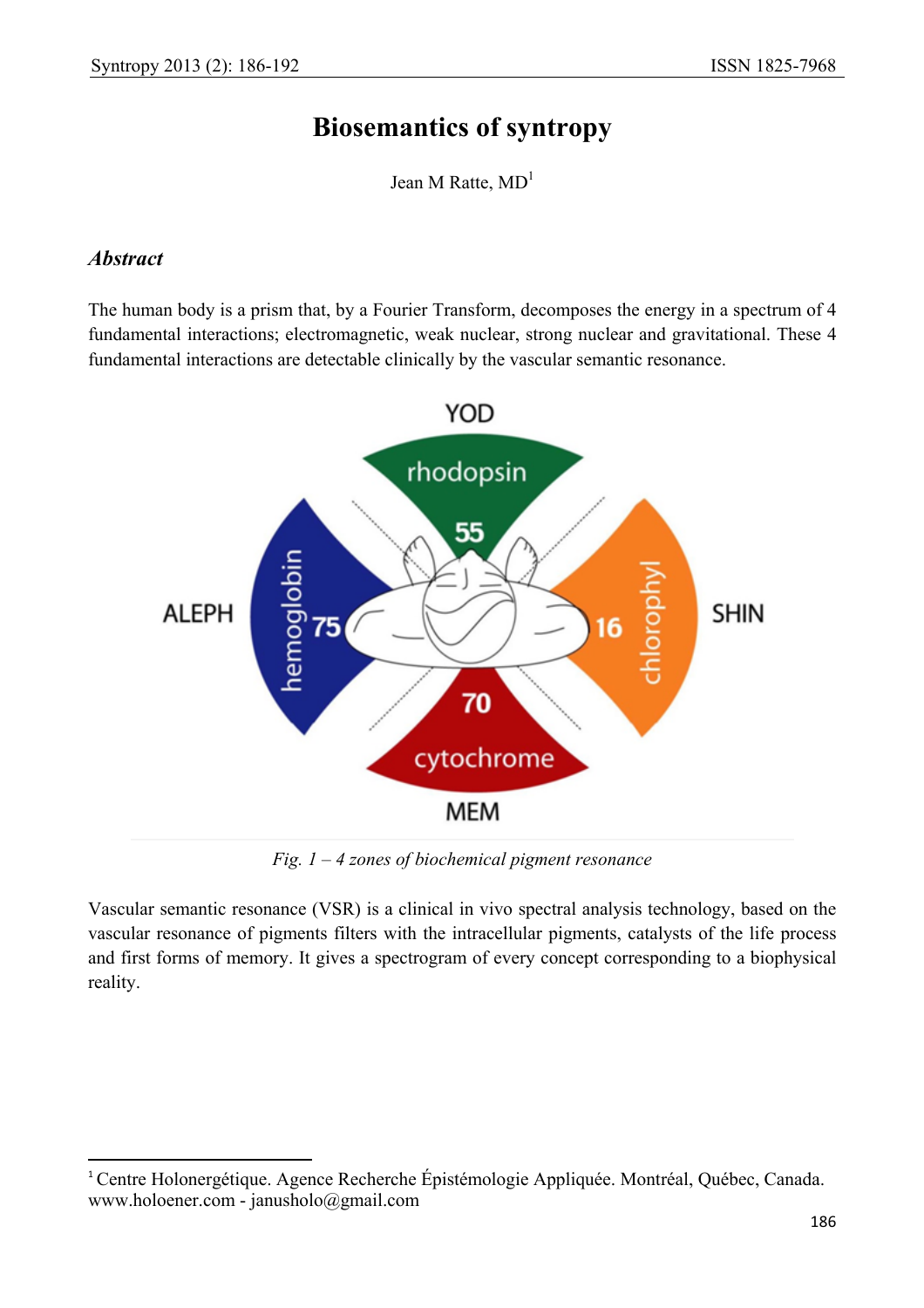#### *Introduction*

Entropy is a concept valid only in closed system. Life, Mind and Consciousness are open systems. VSR shows that the human body is a complex conjugate of matter and antimatter. There is no annihilation between matter and antimatter in the living systems, but phase conjugation.



*Fig. 2 – Vibratory spectrum matter/antimatter (aura)* 

There is no life without antimatter. Life is characterized by an in vivo spectrogram, including matter and antimatter. The physical body of matter is conjugated with a pericorporeal field of antimatter. GMO and Alzheimer don't have an antimatter spectrogram.

Embryology allows the understanding that the human body, owing to these 4 physical interaction fields, and not only electromagnetic field, can detect directly the meaning of an «information» in the pericorporeal field, bypassing ectodermic electromagnetic sensory perception, allowing access to the quantic and subquantic levels. Quantic is sensible. Subquantic is intelligible.

So the human body is more complex than any technological device. It can detect what no imaging technic can. It is like an analog-digital converter or a prism analysing the energy in its 4 fundamental interactions with a Fourier transform. It is also like a digital-analog converter with an Inverse Fourier transform.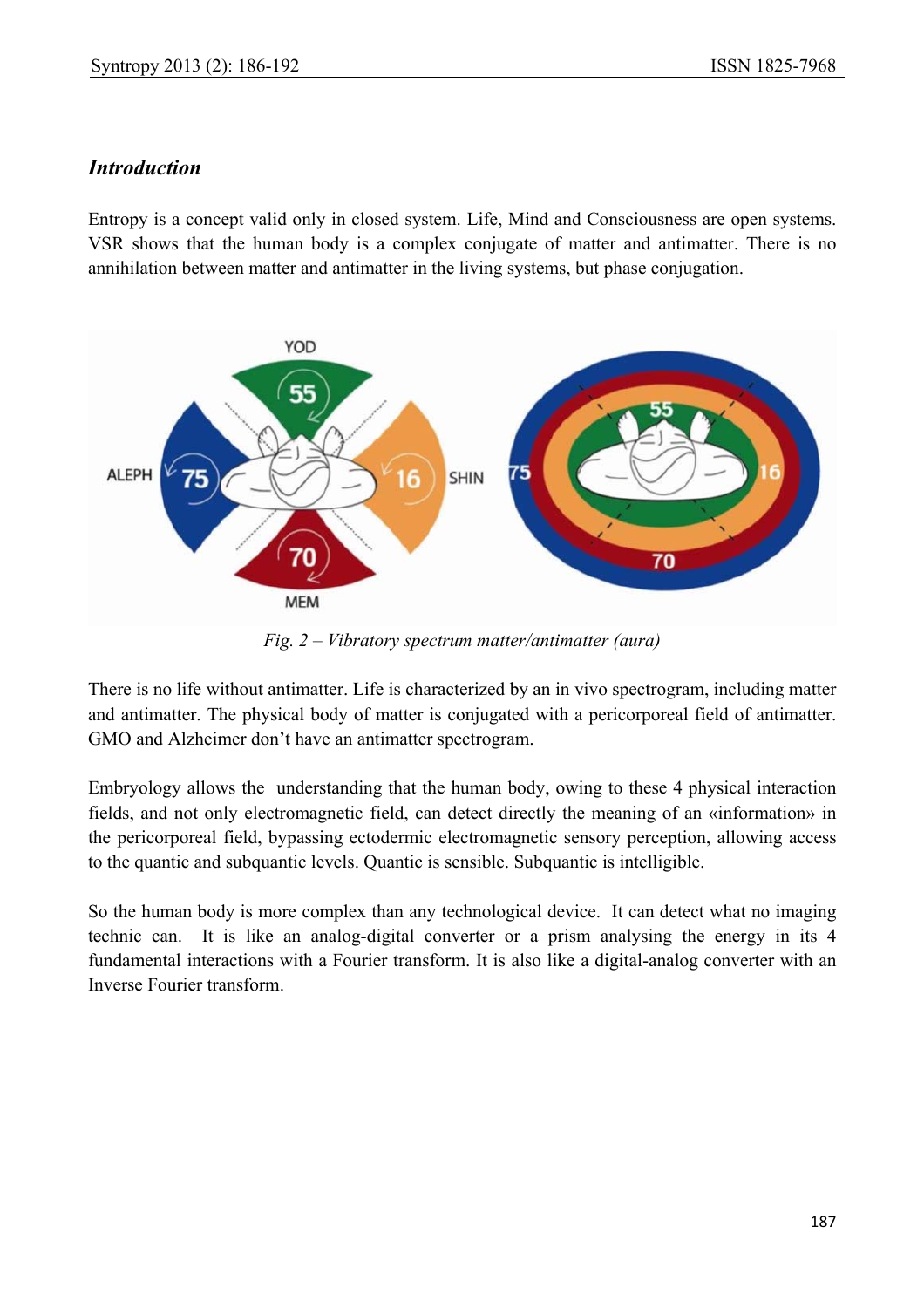

*Fig. 3 –Embryology of aura* 

Entropy is like analog-digital conversion. Syntropy is like digital-analog conversion. Dystropy is confusion between analog and digital.

The vascular semantic spectrogram of syntropy is identical to that of negentropy and consciousness. They are vibratory or operative equivalent of energy. The VSR can detect a zone of resonance for the strong nuclear and for gravitational, not usually measurable clinically.

Syntropy resonates with quantic or semiotic level of the 4 fundamental interactions. Semantic resonates with the subquantic level. But there is no semantics without semiotics.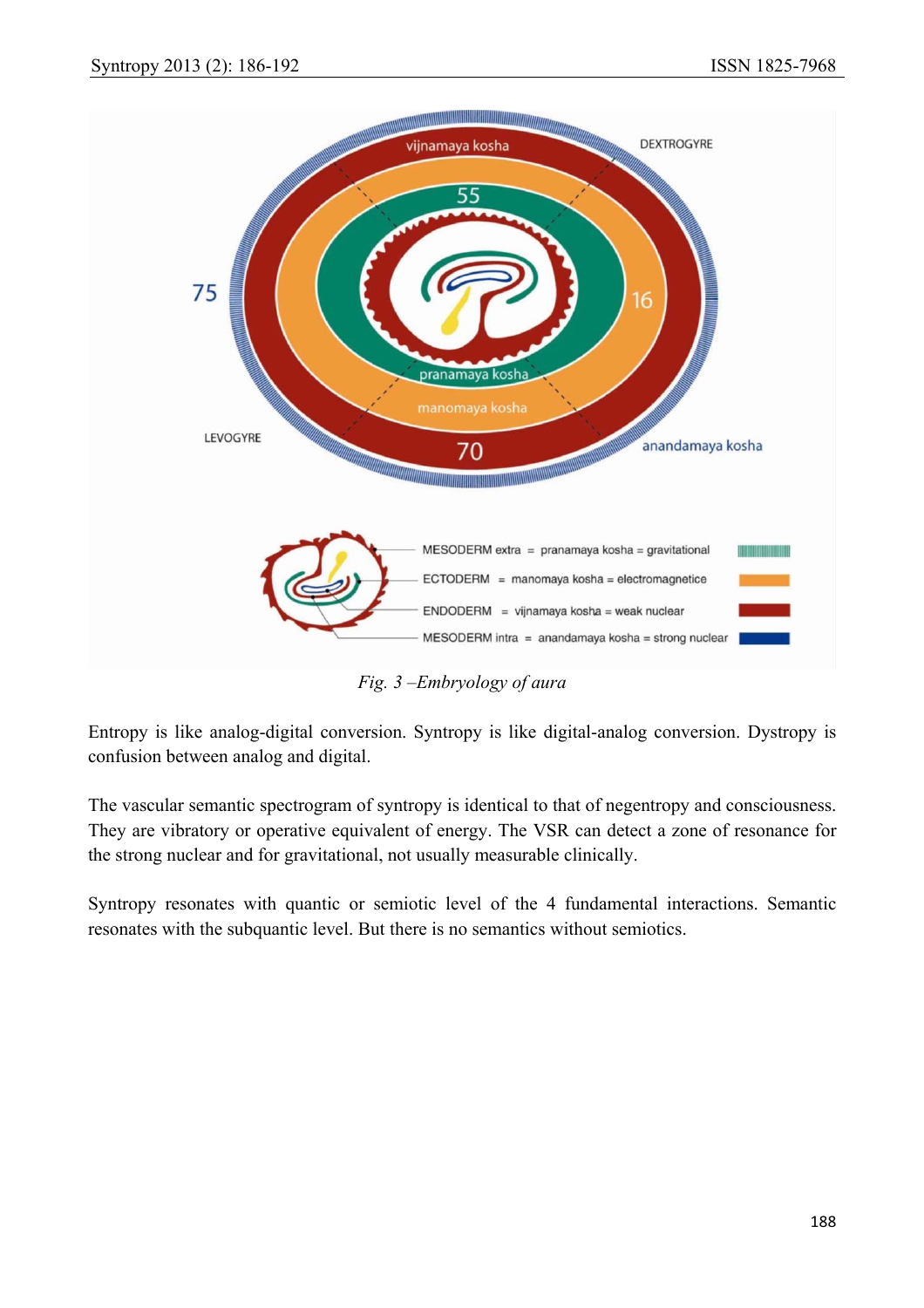# Local - Non Local



*Fig. 4 – Local Non Local* 

### *Clinical aspects of the semiotic or quantic level*

VSR shows 4 zones of biochemical pigment resonance in the pericorporeal field. The Vascular System as an Harmonic Oscillator Manifold indicates the vibratory or operative equivalence between these 4 zones of biochemical resonance and the zones of resonance of the 4 fundamental interactions, 4 basic atoms of life:

- − (C.H.O.N);
- − the 4 nucleotides of DNA (adenine, guanine, thymine and cytosine);
- − the 4 basic neurotransmitters:(adrenaline-serotonin, acetylcholine-dopamine);
- − the 4 embryo's layers; ectoderm, endoderm, intra-embryo mesoderm and extra-embryo mesoderm.

There is a fractal resonance at all levels of organisation of the body.

The pericorporeal zones of resonance of strong nuclear and electromagnetic interactions correspond to Kinetic energy or Ortho-sympathetic system responsible for catabolism.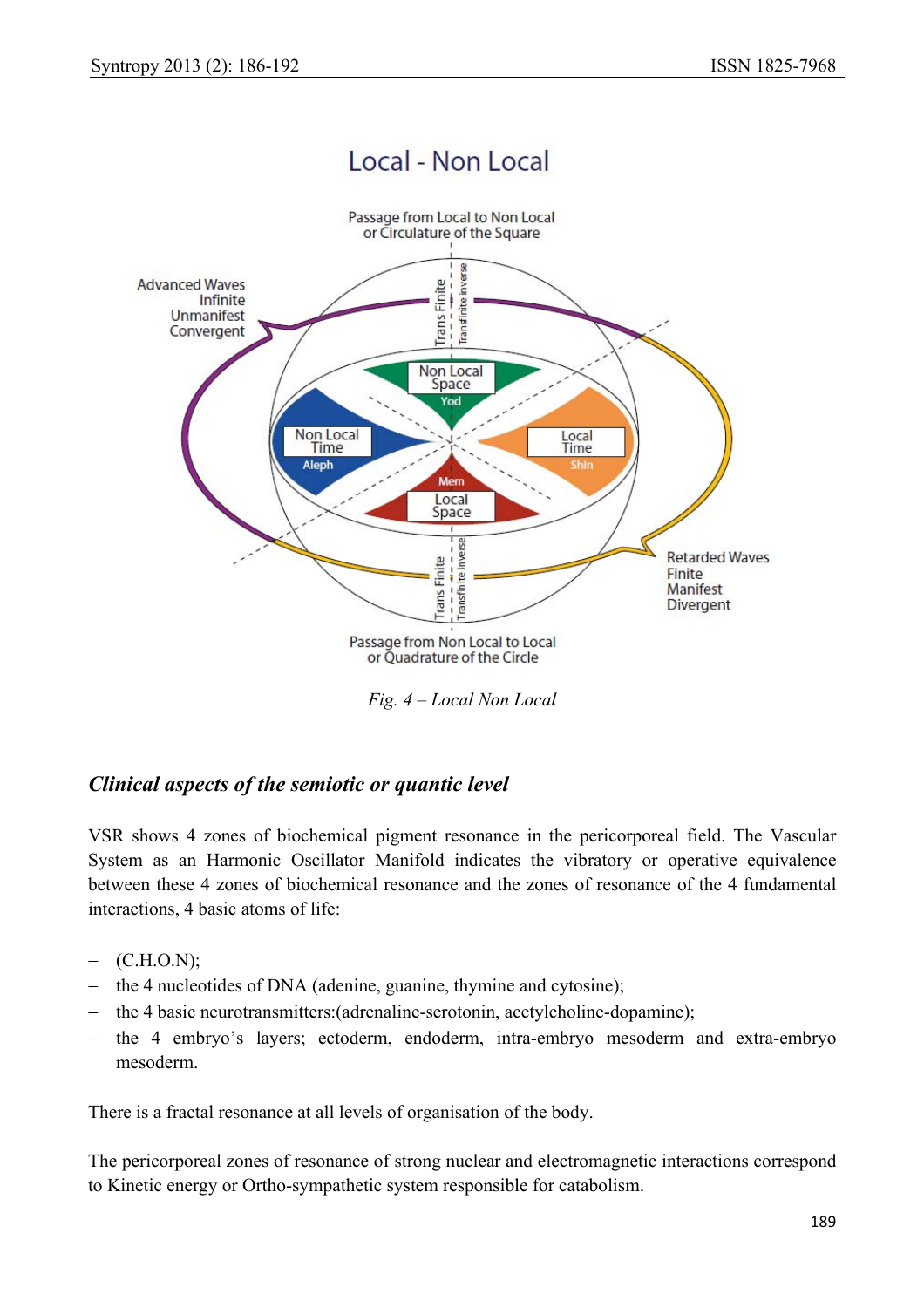The pericorporeal zones of resonance of weak nuclear and gravitational interactions correspond to Potential energy of the Para-sympathetic system responsible for anabolism.

Kinetic Ortho-sympathetic Catabolism plus Potential Para-sympathetic Anabolism energies constitute the Hamiltonian Syntropy. This Hamiltonian is vibratory equivalent to Being (Ontos).

The Lagrangian or Kinetic Ortho-sympathetic Catabolism minus Potential Para-sympathetic anabolism constitute Eros.

Syntropy like Metabolism is the sum of Ontos and Eros.

In Entropy, there is no more gradient; it is hyperinflation of the digital without conversion to analog. No more Big Bang or Big Crunch but a Big Freeze.

All these claims stem out of the clinical practice of Vascular Semantic Resonance, first as a vascular surgeon, then only VSR practitioner for the last 20 years (1).

Neuroimaging gives vascular as well as neural correlates of Consciousness. But the measuring device selects only a small part of the whole process. A complex process such as Consciousness can be measured only by a more complex and subtle filter. Our claim is that the cardiovascular network Manifold is such a filter with a Riemann Complex Hypergeometry (2) allowing Harmonic Resonance between all levels of complexity from the most basic physical principles to the most subtle aspects of the human body, from quanta to qualia, from semiotics to semantics or Consciousness.

We proposed the Scale Invariance or Resonance between cellular Microtubular Network and organism vascular Macrotubular Network, the role of ectoderm to detect EM waves and the role of mesoderm to detect gravitational waves (3). The vascular system acts as an Amplifier of microtubular vibrations. Then we proposed that this vascular mesodermic network is acting as a Radar (4). A cell or an organism cannot be a receiver if it is not also a transmitter. The human body, as a spectroscope, is such transformer for the 4 fundamental interactions.

In Quantum Mind 2007 we described the role of Harmonic Oscillator Manifold of the vascular system that allows the detection of Vibratory Equivalence or Harmonic Resonance between the 4 layers of the embryo and the Space-Time energy-impulsion quadri-vector (5).

 Ectoderm resonates to logic of non-contradiction. Endoderm resonates to logic of contradiction. Mesoderm, intra-embryo and extra-embryo, resonates to logic of crossed double contradiction (6).

Time resonance and Space symmetry are unified.

Without pigments, there is no life, no memory and no Consciousness.(7)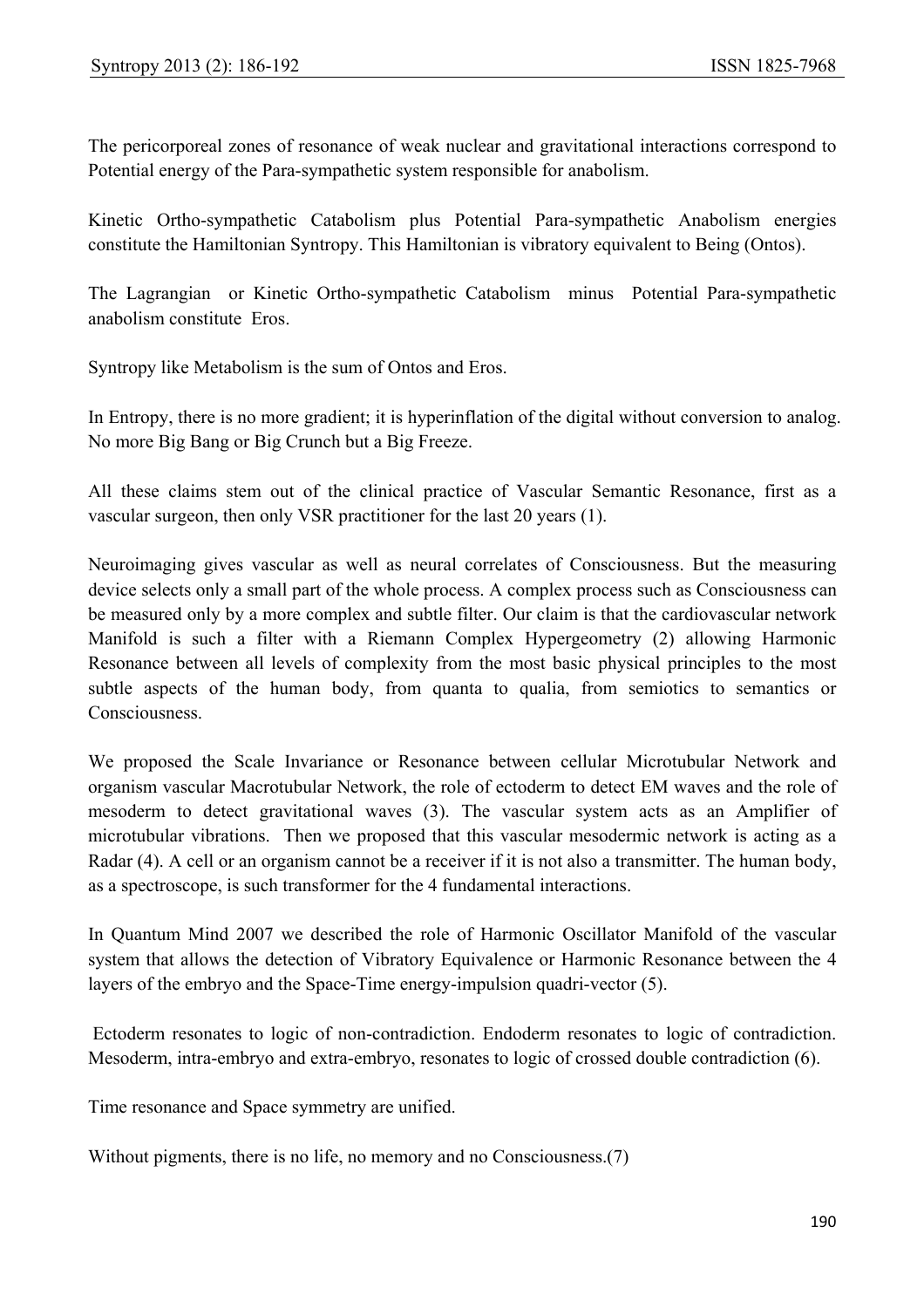The vascular system is a Multiplexing wave guide carrying not only epicritic transversal blood pulse sine waves but also protopathic longitudinal parietal cosine waves.

Epicritic transversal or superficial sine waves are ectodermic nervous system waves. Protopathic or deep longitudinal cosine waves are mediated by the mesodermic vascular system, distributor and connector Manifold.

These longitudinal mesodermic parietal waves act as amplifier of longitudinal waves of the microtubular network manifold that is sensible to 4 fundamental interactions and their harmonics from the atomic level to the Consciousness level, from the semiotic to the semantic level.

The vibratory equivalence between pigments and geometric operators, between pigments and hieroglyphics or written Hebraic and Sanskrit ideograms shows a biological embodiment of Eidetic Resonance, bypassing ectodermic sensory visual and auditory perception. It is the transition from biochemical resonance to semantic resonance.

The mesodermic perception of written language allows a direct perception of the Meaning. Pigments are the first form of memory (7). They are micro-oscillators dynamic systems. Ideograms are also dynamic systems, memory of the action. Meaning is resonance between map and territory (8). The mesodermic manifolds, microtubular or cardiovascular, show the entanglement between map and territory, between function and graphic curve. The mesoderm resonates to the approach of the graph, memory of the function.

Semiotics is of the order of vectors and tensors at the quantic level. Semantic is of the order of spinors and twistors, at the subquantic level. (2, 11) The more complex level allows the understanding of the less complex. But semantics needs semiotics to express a spectrogram.

Semiotics is constituted by the equatorial plane of the spherical ontological dynamic structure of Abéllio that has an important heuristic value (10). Semantics is constituted by the orthogonal vertical axis of this ontological Riemann Sphere at all levels of complexity (11).

This succinct overview suggests that vascular semantic resonance is a solution to the «hard problem» in Consciousness studies, that quanta and qualia are 2 orthogonal aspects of the same biological phenomenon. It is the ectodermic Euclidian logic of non-contradiction that creates this so called «hard problem » which disappears with the mesodermic logic of crossed double contradiction of Abellio (6, 9). This logic shows that there is no dichotomy between matter and spirit, and no dichotomy between matter and antimatter, between waves and corpuscle, but Dialectic.

Dialectic instead of dichotomy is the Life Process.